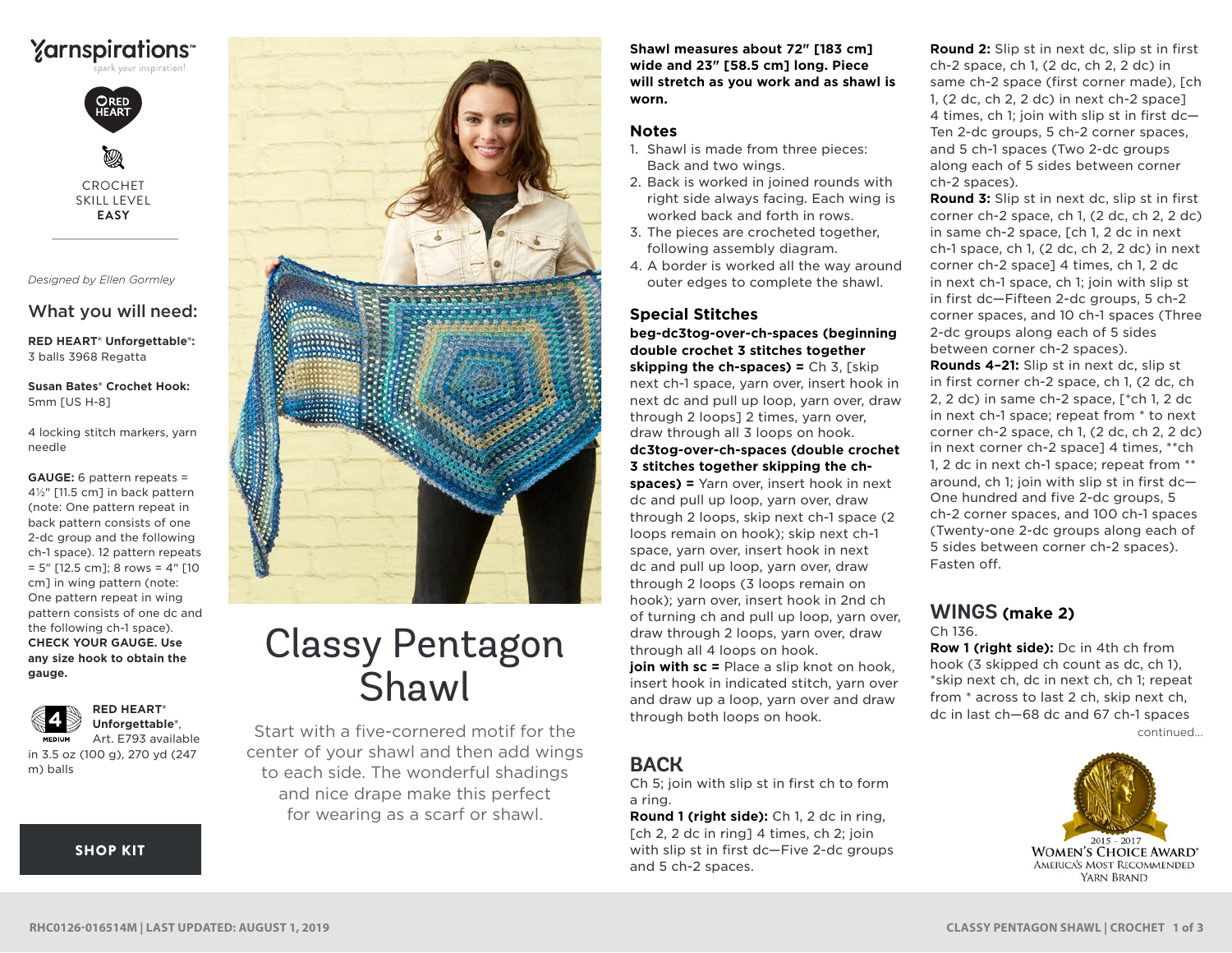



(67 pattern repeats and one additional dc).

**Row 2:** Ch 3 (counts as dc, ch 1), turn, \*skip next ch-1 space, dc in next dc, ch 1; repeat from \* to last 3 ch-spaces, skip next ch-1 space, dc3tog-over-chspaces $-66$  dc (65 dc  $+1$  dc3tog) and 65 ch-1 spaces.

**Row 3:** Turn, beg-dc3tog-over-chspaces, \*ch 1, skip next ch-1 space, dc in next dc; repeat from \* to turning ch-space, ch 1, dc in 2nd ch of turning ch—64 dc and 63 ch-1 spaces. **Rows 4–29:** Repeat Rows 2 and 3 thirteen times—12 dc and 12 ch-1 spaces.

# **ASSEMBLY**

Arrange back and wings as shown in assembly diagram. Use locking stitch markers to pin corners of wings and back together. With wrong sides of one wing and back facing and working through both thicknesses, join yarn with sc in one marked corner, sc evenly spaced along edge to join wing to back. Fasten off. Repeat to join second wing to opposite edge of back.

## **FINISHING Border**

**Round 1 (right side):** With right side facing, join yarn with sc in corner at beginning of top edge of back, sc in each dc and ch across top edge of back; work 136 sc evenly spaced along opposite side of wing foundation ch; work 136 sc evenly spaced along diagonal edge of wing; sc in each dc and ch along next two sides of back; work 136 sc evenly spaced along diagonal edge of second wing; work 136 sc evenly space along opposite side of

wing foundation ch; join with slip st in first sc.

**Note:** Make sure you have an even number of sc in Round 1 before proceeding to Round 2.

**Round 2 (right side):** Ch 1, (sc, ch 2, sc) in same sc as join, \*skip next sc, (sc, ch 2, sc) in next sc; repeat from \* to last sc, skip last sc; join with slip st in first sc. Fasten off. Weave in ends.

### **ABBREVIATIONS**

**ch** = chain; **dc** = double crochet; **sc** = single crochet; **st(s)** = stitch(es); **()** = work directions in parentheses into same st; **[ ]** = work directions in brackets the number of times specified; **\* or \*\*** = repeat whatever follows the \* or \*\* as indicated. *See next page for diagram*